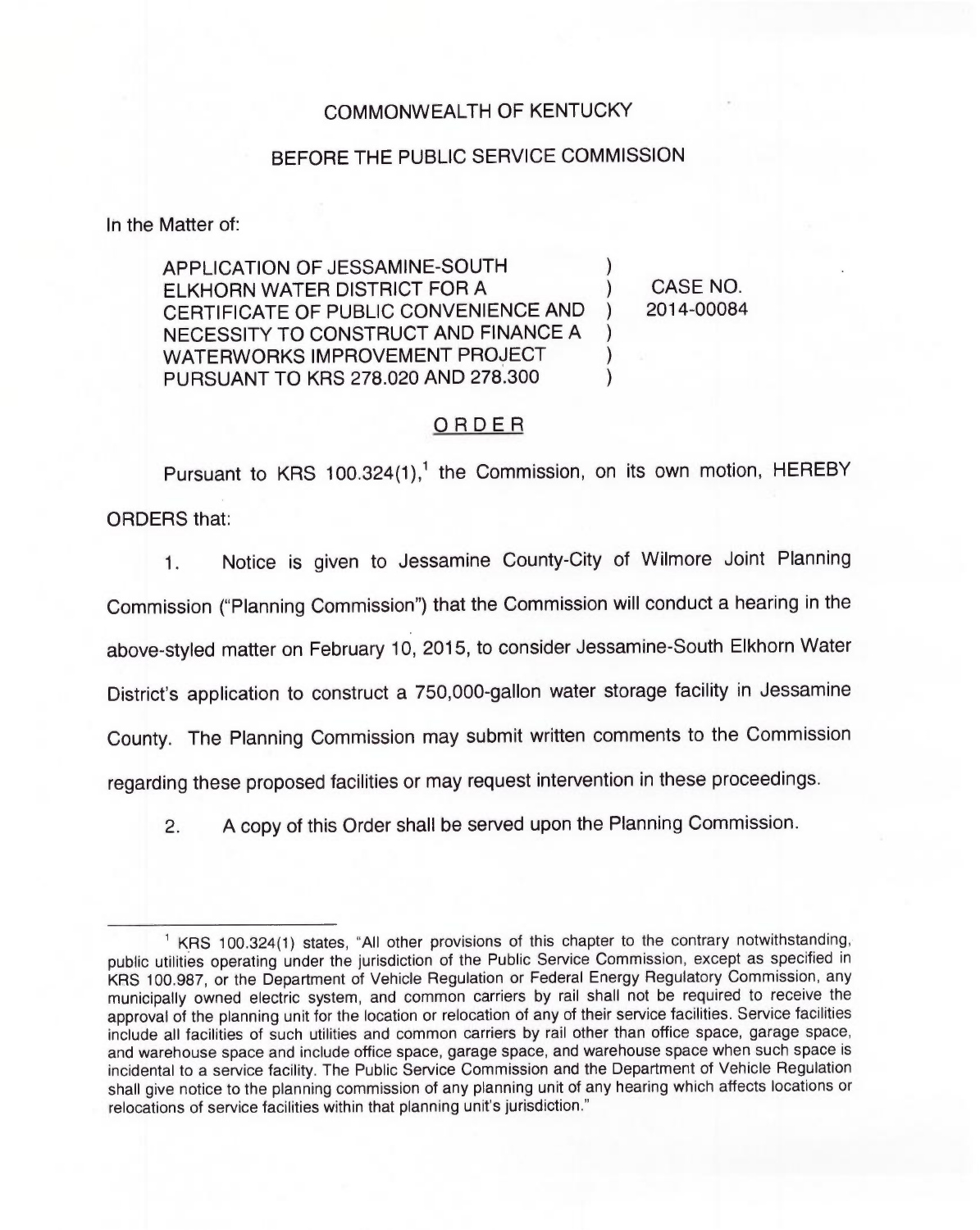By the Commission ENTERED JAN 2 9 2015 KENTUCKY PUBLIC <u>SERVICE COMMISSION</u>

ATTEST

Executive Director